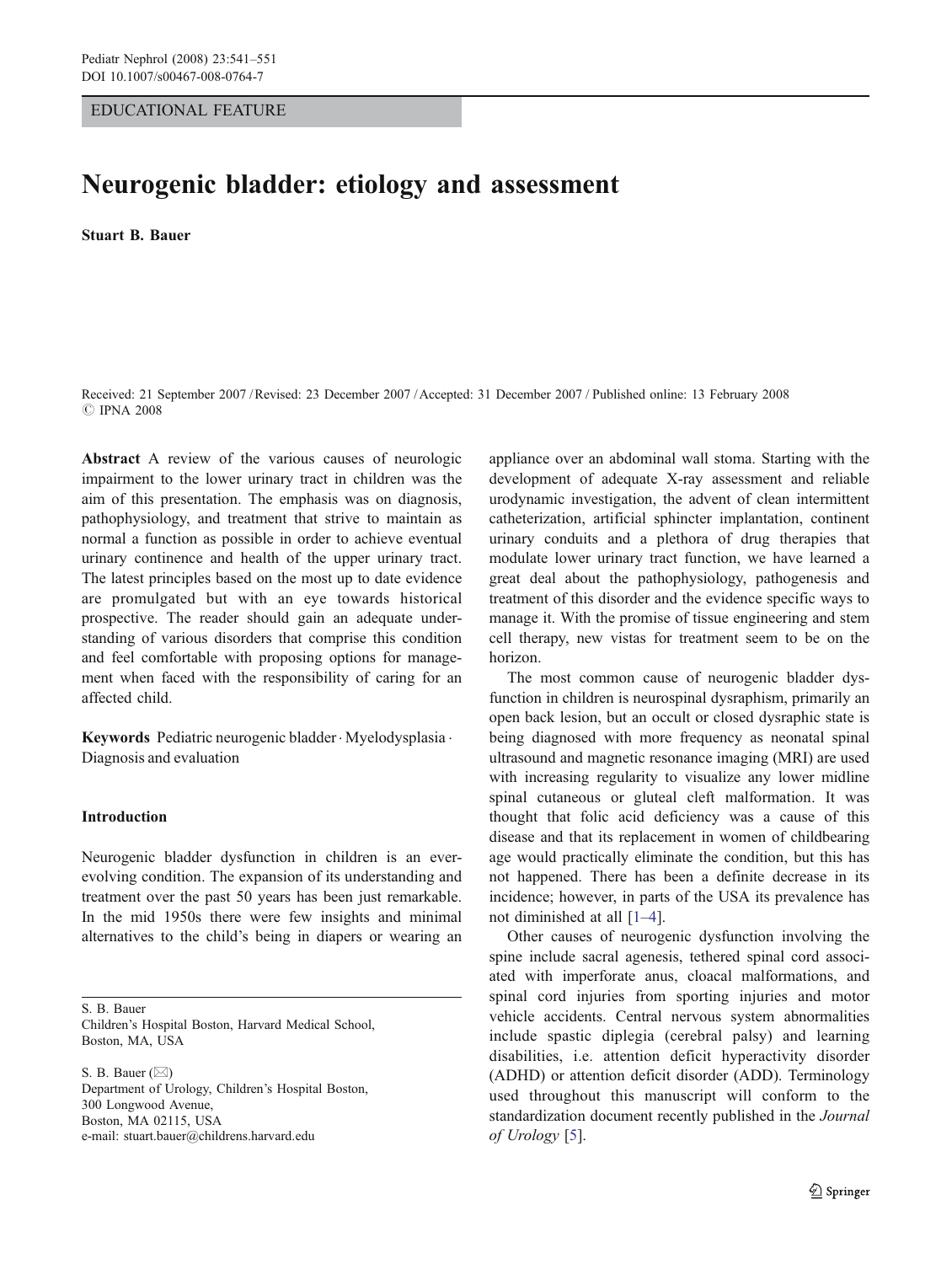## Urodynamic studies

A urodynamic study consists of the following components. The child is catheterized with a triple-lumen urodynamic catheter after a small amount of liquid lidocaine (1%) has been injected into the urethra and held in place for a moment or two. First, intravesical pressure is recorded; then, the bladder is drained and the residual urine carefully measured, yielding a pressure at residual volume (this helps determine detrusor compliance at natural filling and is more accurate than cystometric compliance measured during even slow filling of the bladder). A small balloon catheter is passed into the rectum to measure intra-abdominal pressure during the cystometrogram to identify artifacts of motion and monitor increases in abdominal pressure during the filling and emptying phases of the study. The side-hole port of the urethral pressure channel is positioned at the highest point of resistance in the urethra and kept in place, measuring this resistance throughout bladder filling and emptying to determine the leak point pressure. External urethral sphincter electromyography (EMG) is performed using a 24-gauge concentric needle electrode inserted perineally in boys or para-urethrally in girls and advanced into the skeletal muscle component of the sphincter until individual motor unit action potentials are seen or heard on a standard EMG recorder. The characteristics of the individual motor unit potentials at rest, in response to various sacral reflexes (i.e. bulbocavernosus, anocutaneous, Valsalva and Credé maneuvers) and bladder filling and emptying are recorded to detect degrees of denervation. Next, the bladder is filled through the second port while intravesical pressure is monitored via the third port of the tri-lumen urodynamic catheter. The rate of filling is set at 10% of expected capacity for age [age (in years)  $+30\times30=$ expected capacity in milliliters] [[6\]](#page-8-0). Detrusor pressure measurements are continuously recorded throughout filling to calculate compliance, and during voiding or leaking to denote emptying pressure. Detrusor overactivity is defined as any short-lived pressure rise of  $>15$  cm  $H<sub>2</sub>O$  from baseline before capacity is reached [\[6](#page-8-0)]. Sometimes, the urodynamics study is combined with fluoroscopic videoimaging using a dilute radio-opaque contrast agent to visualize the appearance of the bladder wall and bladder neck or to detect the presence of vesicoureteral reflux during the test. Alternatively, a radionuclide agent is instilled, with the patient lying above a nuclear camera, to determine at what pressure reflux occurs, when it is known to be present beforehand. The study is not considered complete until the child actually urinates or leaks and the 'voiding' pressure is measured. The small size of the urodynamic catheter does not seem to affect the voiding pressure adversely, even in very young children. The normal end filling pressure should be  $\leq 10$  cm H<sub>2</sub>O, while

the normal voiding pressure varies from 55 cm to 80 cm  $H<sub>2</sub>O$  in boys and from 30 cm to 65 cm  $H<sub>2</sub>O$  in girls [[5\]](#page-8-0). Detrusor overactivity is considered an abnormal finding at any time [[6\]](#page-8-0).

The examination findings are considered normal when there is an appropriate capacity, good compliant bladder, with no overactivity, and normal innervation of the sphincter with normal sacral reflexes, and an increase in sphincter activity during filling and complete silencing during emptying. An upper motor neuron lesion is present when there is detrusor overactivity and/or hyperactive EMG responses to sacral reflexes and/or a failure of the sphincter muscle, on EMG, to relax (either partially or completely) with a bladder contraction or leaking at capacity. A lower motor neuron lesion is noted when there are no contractions of the detrusor muscle and/or there is a degree of denervation, either partial or complete, in the sphincter muscle, with characteristic EMG changes in the motor units or no motor unit activity at all, respectively, and little or no response in the sphincter to sacral reflexes and/or bladder filling or emptying [[7\]](#page-8-0).

## Neurospinal dysraphism

# Myelomeningocele

With regard to embryology, the developing spinal canal begins on the 18th day of gestation and is completed by day 35, closing in a caudad direction from the cephalic end of the body. Failure of mesodermal in-growth over the developing spinal cord results in an open lesion, most commonly seen in the lumbo-sacral area and, with decreasing regularity, in the thoracic and cervical areas (Table 1). The exposed spinal cord and its nerve roots, some of which may protrude into the meningocele sac, and tension on the spinal cord as the cord 'rises up' the canal with elongation of the fetus (from L2, L3 in mid- to late fetal life, to L1 at birth), contribute to a variable picture of neural injury to the lower urinary tract and lower extremities [\[8](#page-8-0)]. Coupled with obstruction of the aqueduct to the fourth ventricle (Chiari malformation), with possible

Table 1 Spinal bony level of myelomeningocele (uppermost vertebral abnormality)

| Location               | Incidence $(\% )$ |
|------------------------|-------------------|
| Cervical-high thoracic | 2                 |
| Low thoracic           | 5                 |
| Lumbar                 | 26                |
| Lumbosacral            | 47                |
| Sacral                 | 20                |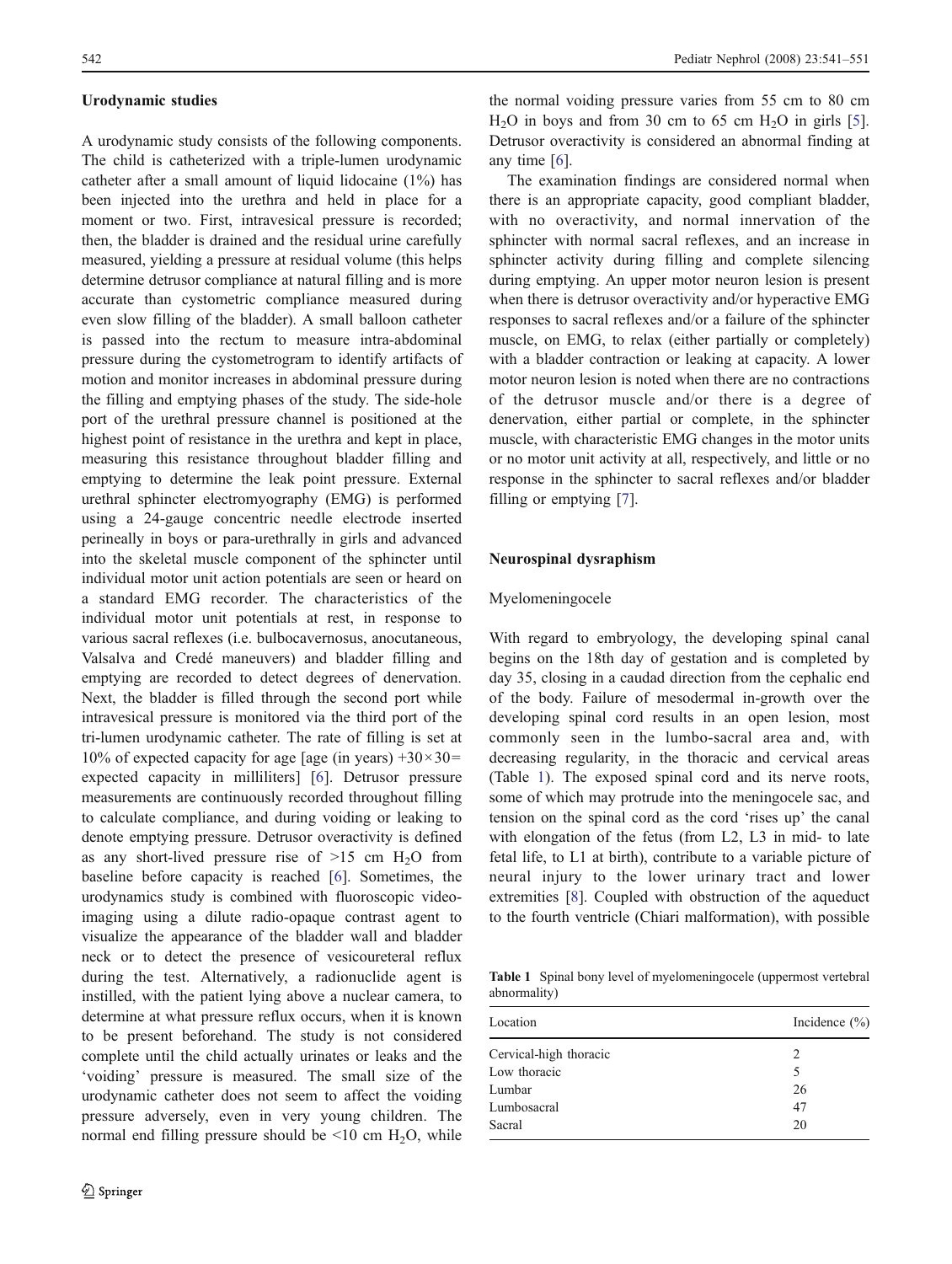herniation of the brainstem and the center for micturition coordination (the pontine mesencephalic center), additional layers of dysfunction are added to those nerve pathways already affected.

The over-riding issue at birth is whether or not the child has detrusor external urethral sphincter dyssynergy and whether the infant can empty the bladder completely at low pressure. All newborns with radiologic abnormalities at birth (5–10% with hydronephrosis, reflux) have active obstruction of the bladder outlet that had caused these changes to occur in utero [\[9](#page-8-0)]. The presence of elevated detrusor filling pressure, bladder sphincter dyssynergy or high voiding or leaking pressures (above 40 cm  $H_2O$ ) at capacity, which can result in upper urinary tract deterioration in as many as 63% of children [[9\]](#page-8-0), warrants early intervention with clean intermittent catheterization (CIC) and anticholinergic drugs [\[10](#page-8-0)–[13](#page-8-0)]. Thus, the investigation of these children when newborn includes a renal and bladder ultrasound, a catheterized measurement of urine residual after voiding or leaking, a determination of serum creatinine concentration after 7 days of life and a urodynamic study that incorporates both detrusor pressure measurements and urethral sphincter electromyography. Voiding cystography is undertaken when hydronephrosis is present and/or urodynamic studies indicate bladder outlet obstruction with either increased pressure at capacity or bladder sphincter dyssynergy. The incidence of reflux when there is functional obstruction of the bladder outlet can range as high as 50% [[14,](#page-8-0) [15\]](#page-8-0).

Although some clinicians still preach watchful waiting if the renal ultrasound findings are normal, and do not recommend urodynamic studies in the newborn period, opting instead for instituting CIC and drug therapy only with the first sign of ureteral or renal pelvic dilation [[16,](#page-8-0) [17](#page-8-0)], most centers within the USA now advocate full investigation of the lower urinary tract and initiate prophylactic treatment if there are signs of outlet obstruction and/or elevated bladder filling or voiding pressure [\[18](#page-8-0)– [20](#page-8-0)]. The incidence of urinary tract deterioration can be greater than 50% [[11](#page-8-0), [12,](#page-8-0) [20\]](#page-8-0) when children with the potential for deterioration are followed with expectant and not preemptive therapy. Even though the 'watchful waiters' demonstrate that they can reduce the presence of hydronephrosis and, possibly reflux, the changes in detrusor dynamics are not as easily reversed, and the need for subsequent aggressive management of the bladder to control incontinence and a poorly compliant bladder is commonplace (Table 2). Therefore, CIC is begun when detrusor sphincter dyssynergy, elevated leak point pressures greater than 40 cm  $H_2O$ , and/or reflux grade 3 or higher (on a scale of 1 to 5) are present. Instituting CIC and anticholinergic therapy in infancy has revealed many advantages over time [[19](#page-8-0)–[21\]](#page-9-0): the parents and the child

Table 2 Surveillance in infants with myelodysplasia (until age 5 years) (IVP intravenous pyelogram, ECHO sonogram, UDS urodynamic study, VCUG voiding cystourethrogram, RNC radionuclide cystogram)

| Sphincter activity              | Recommended tests                              | Frequency      |
|---------------------------------|------------------------------------------------|----------------|
| Intact-synergic                 | Post-void residual volume                      | Every 4 months |
|                                 | <b>IVP</b> or renal ECHO                       | Every          |
|                                 |                                                | 12 months      |
|                                 | UDS                                            | Every          |
|                                 |                                                | 12 months      |
| Intact-dyssynergic <sup>a</sup> | <b>IVP</b> or renal ECHO                       | Every          |
|                                 |                                                | 12 months      |
|                                 | UDS                                            | Every          |
|                                 |                                                | 12 months      |
|                                 | VCUG or RNC <sup>b</sup>                       | Every          |
|                                 |                                                | 12 months      |
| Partial denervation             | Post-void residual volume                      | Every 4 months |
|                                 | <b>IVP</b> or renal ECHO                       | Every          |
|                                 |                                                | 12 months      |
|                                 | $_{\rm UDS^c}$                                 | Every          |
|                                 |                                                | 12 months      |
|                                 | VCUG or RNC <sup>b</sup>                       | Every          |
|                                 |                                                | 12 months      |
|                                 | Complete denervation Post-void residual volume | Every 6 months |
|                                 | Renal ECHO                                     | Every          |
|                                 |                                                | 12 months      |

<sup>a</sup> Patients receiving intermittent catheterization and anticholinergic agents

<sup>b</sup> If detrusor hypertonicity or reflux is already present

c Depending on degree of denervation

adapt to the routine of CIC much easier than they would have if it were to be begun when the child is older; the bladder often remains very compliant, expanding as the child grows and maintaining appropriate wall thickness as noted on bladder echography; hydronephrosis and vesicoureteral reflux develop in fewer than 10%; continence is readily achieved in greater than 50% with no additional maneuvers; and the need for augmentation cystoplasty to maintain a reasonable organ for storage is markedly reduced from almost 60% to 16% when compared with that in children followed expectantly [\[22](#page-9-0)].

When vesicoureteral reflux is present, CIC effectively lowers the intravesical emptying pressure when the bladder is drained. In addition, anticholinergic medication can be added to lower detrusor filling pressure, increasing compliance without fear of causing urinary retention when combined with CIC. The lowered filling and emptying pressures has proven to be very beneficial; in 30–50% of children reflux is resolved within 2–3 years of its discovery and initiation of therapy.

The disadvantages are few and include a higher rate of bacteriuria (60–70% versus 30%) but a lower rate of symptomatic urinary tract infection (20% versus 40%) during childhood than in children followed expectantly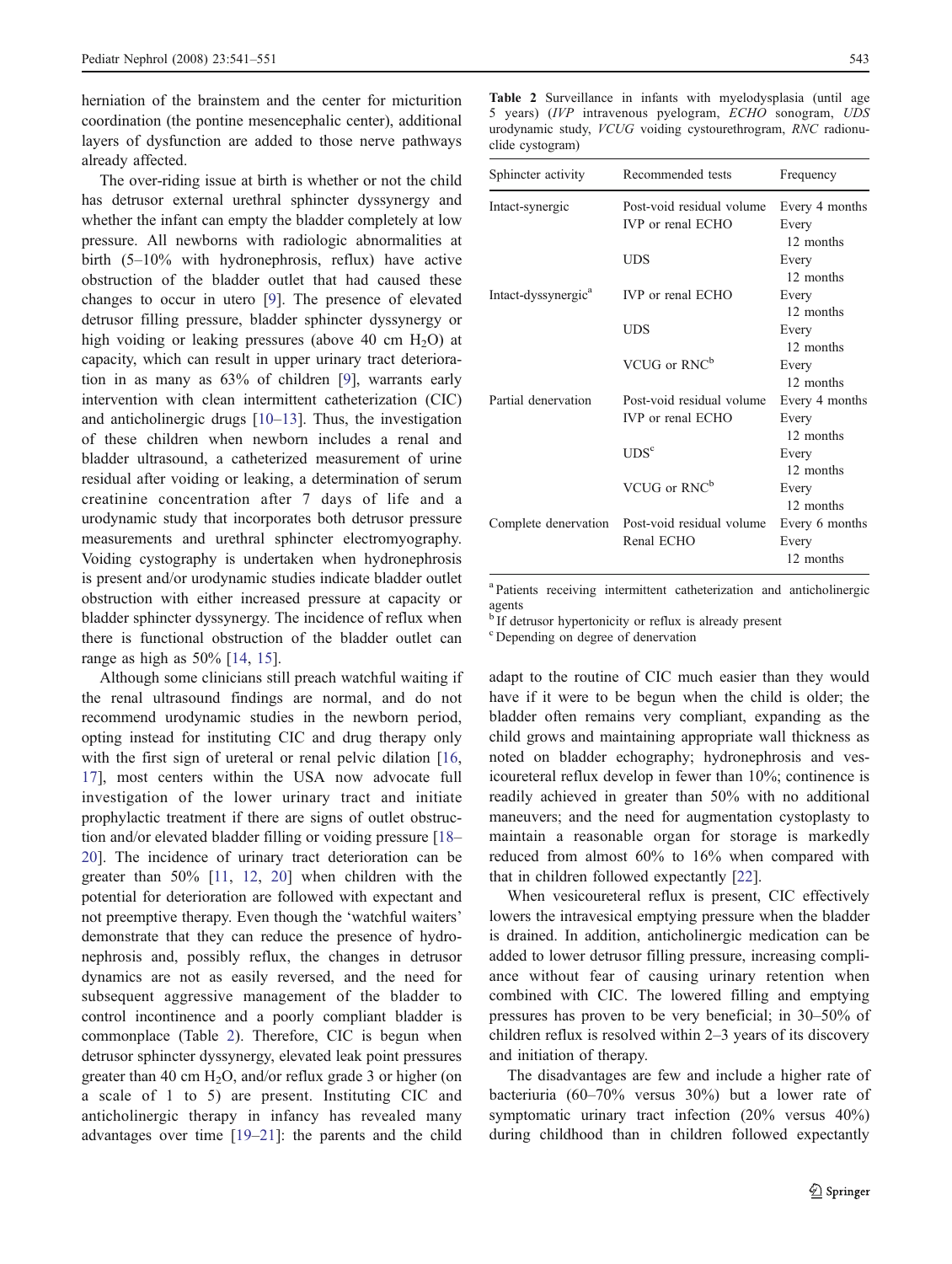[\[23](#page-9-0), [24](#page-9-0)]. Because the subsequent risk of reflux is lower, the effect on renal function and the development of scarring is reduced when these prophylactically treated children are compared to those monitored with watchful observation [\[16](#page-8-0), [25\]](#page-9-0).

Credé voiding is not an efficacious form of bladder emptying in children with myelodysplasia, especially if the urethral sphincter is partially or fully innervated. Because most children have intact motor function above L1, any increase in abdominal pressure from a Credé maneuver can lead to a reflexive increase in urethral sphincter activity, thus producing an increase in bladder outlet resistance resulting in "high voiding pressure". This can be particularly noxious in children with moderate or severe grades of reflux. In addition, as the child grows, the bladder resides more in the pelvis and not intra-abdominally, further reducing the effectiveness of the Credé maneuver.

The key to a stable bladder and, consequently, renal function is the maintenance of a good capacity, highly compliant, detrusor muscle, combined with periodic and complete emptying of the bladder at low pressure. Anticholinergic medication (primarily oxybutynin, tolterodine, glycopyrrolate, hyoscyamine or trospium) and CIC achieve that in a majority of children and provide an added benefit of continence if the child has reasonable bladder outlet resistance [[9\]](#page-8-0). Several alpha sympathomimetic agents, such as phenylpropanolamine, ephedrine or pseudoephedrine, are used to increase bladder outlet resistance when it is not sufficient to maintain continence between CICs. A variety of surgeries has been devised when these conditions cannot be met. A detailed description of the surgical treatment is beyond the scope of this discussion, but, suffice it to say, bowel augmentation onto the bladder has been a common practice to lower pressure and increase capacity in order to make the bladder a useful organ for storage. Disadvantages abound, including problematic mucus production, recurrent urinary infection, electrolyte imbalance, stone formation and the recently documented risk for the late occurrence of cancer in the augmented segment [\[26](#page-9-0)].

A plethora of surgical procedures has been designed to increase bladder outlet resistance in those children with a level that is insufficient to maintain continence between catheterizations, that include implantation of an artificial urinary sphincter, bladder neck tightening, using adjacent tissue, a fascial sling, and various bulking agents. All can provide more resistance, but no one procedure is ideally suited for every patient.

Creating a catheterizable urinary stoma has become fashionable in those children with intractable urethral incontinence (with obliteration of the bladder neck) or inability to catheterize their urethra easily due to obesity, poor eye–hand coordination or caretaker issues surrounding genital organ privacy. Long-term success has been achieved that provides the individual with a degree of independence, but problems with stomal stenosis can occur.

## Occult spinal dysraphism

Occult spinal dysraphism has been diagnosed with increasing frequency since the advent of spinal ultrasound and MR imaging [\[27](#page-9-0)]. An intraspinal lipoma or lipomeningocele, a diastematomyelia, a fatty filum with tethering, or a dermal sinus tract make up the extent of these disorders. Most pediatricians now will image the back of any newborn with a cutaneous lower midline back lesion, which can be detected in 90% of affected individuals [\[28](#page-9-0)]. These lesions include a subcutaneous mass, dermal vascular malformation, hypertrichosis, a midline dimple or sinus tract, a skin tag or an asymmetric gluteal cleft. These lesions often signify an underlying bony and/or spinal cord malformation. Ultrasound within the first 3 months of the infant's life can easily visualize the intraspinal space. After the infant has reached that age MR imaging is needed to diagnose and/or confirm the presence of a dysraphic state.

Most infants have no other manifestation of this disease (other than the cutaneous lesion) because lower extremity neurologic function is normal. In the past, before intraspinal imaging was feasible, these lesions often went undetected until urinary and/or fecal incontinence became problematic or lower extremity difficulties became evident [[28](#page-9-0)–[31\]](#page-9-0). This frequently occurred around the time of a pubertal growth spurt, when increased traction on the spinal cord took place [\[32](#page-9-0)]. As the imaging techniques evolved and urodynamic studies in children were performed at an early age, it became clear that most babies had minimal neurologic impairment at first but that the neurologic lesion progressed with advancing age [\[33](#page-9-0)].

The pathophysiology involves apparent tension on the lower end of the spinal cord as the child grows. Normally, the conus medullaris ends at L1, L2 at birth but 'rises' cephalad to T12, L1 at puberty. The differential growth rate between the spinal cord and the vertebral bodies stretches the lower cord and cauda equina due to fixation of the filum terminale to the bottom of the vertebral canal, or the nerves roots emanating from the cord become compressed by an expanding intraspinal lipoma. With time, this stretching and/or compression affects the oxidative process of the neural tissue that then leads to impaired function of the lower extremities and/or lower urinary tract [[34,](#page-9-0) [35\]](#page-9-0).

Initial investigation of the affected child includes a urodynamics study and a renal and bladder ultrasound. The findings of urodynamics studies in children less than 1 year old are invariably normal, but when abnormal they are not coupled with abnormalities in the lower extremities [[33,](#page-9-0)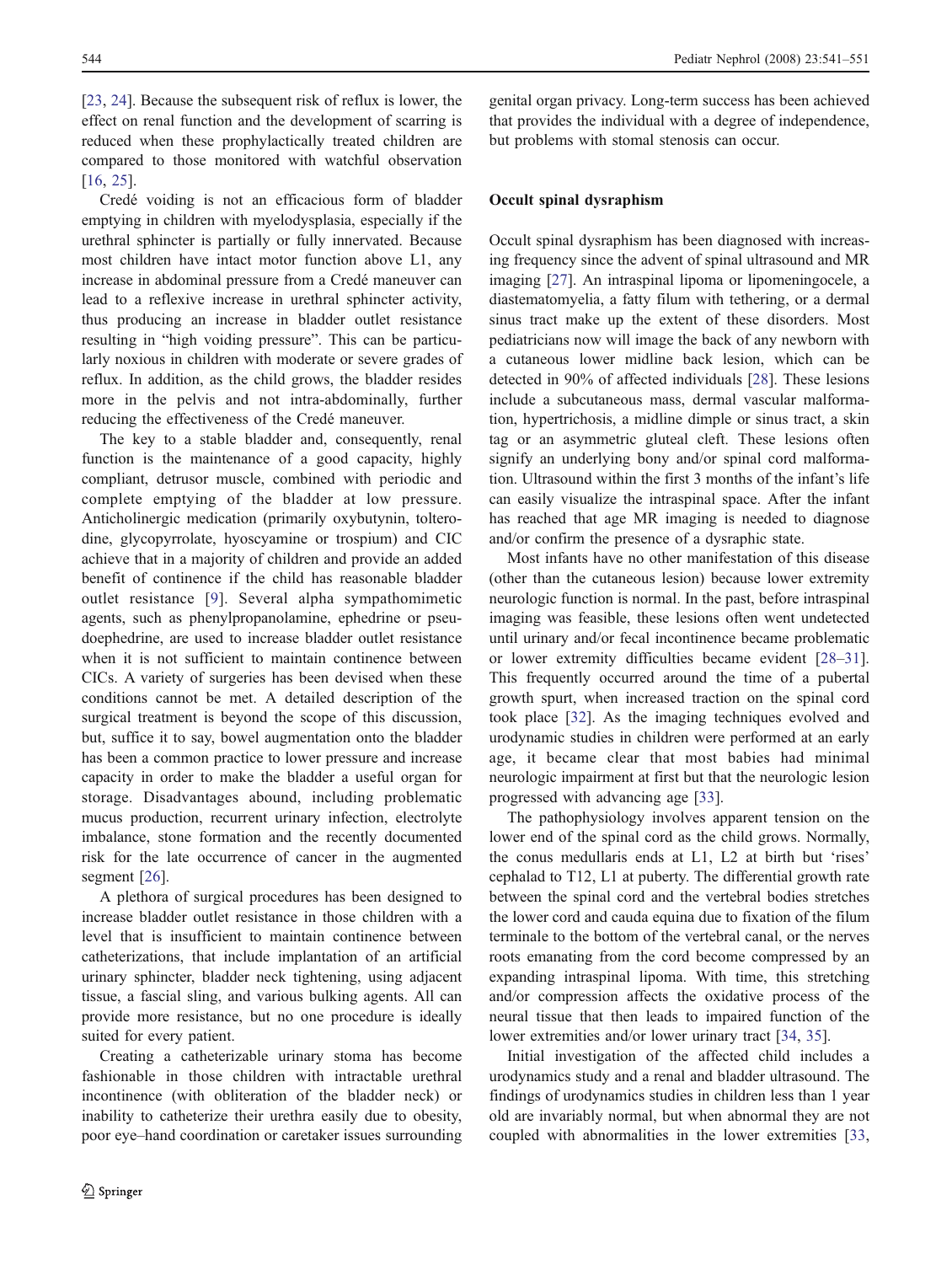[36](#page-9-0)]. When findings are abnormal, partial denervation in the urethral sphincter muscle or failure of the sphincter to relax during a detrusor contraction are the most common findings in infancy, while extensive denervation of the sphincter and/or an acontractile detrusor combined with changes in lower extremity function are the most common abnormalities in an older child [\[37\]](#page-9-0). As noted previously for myelomeningocele in children, a voiding cystourethrogram is warranted only when the urodynamics parameters suggest risk to the upper urinary tract from increased bladder outlet resistance or poor detrusor compliance. Vesicoureteral reflux, hydronephrosis and urinary incontinence are all managed in the same fashion as one would treat children with similar neurologic impairment due to an open spinal abnormality.

The abnormal condition tends to improve following spinal cord de-tethering in the infant, but this normalization is unlikely when an older child is operated on [[33,](#page-9-0) [37](#page-9-0)–[39](#page-9-0)]. Therefore, specific urologic therapy is not instituted following delineation of an abnormality in infants until urodynamics studies have been repeated 3 months after the condition has been repaired. If the findings have not changed, or the child is older (when the chance that the neurologic abnormality will not improve), treatment based on principles outlined in the section on open spinal lesions is instituted.

Thirty percent of children will have secondary spinal cord tethering over time, some as late as puberty or just beyond it, when the last growth spurt occurs [\[28](#page-9-0), [37](#page-9-0), [39](#page-9-0)]. Therefore, careful surveillance and repeated assessment at the first sign of incontinence or changing lower extremity function is warranted. No child is considered risk free until he or she has reached full adult height.

## Sacral agenesis

Partial or complete absence of the lowermost vertebral bodies is labeled sacral agenesis. The condition can range from the absence of just the last two or three sacral bodies to the absence of sacral and several lumbar bones as well (sirenomyelia). This can be seen in offspring of insulindependent diabetic mothers (1%) [[40\]](#page-9-0), but it may be part of a genetic disorder due to a deletion of part of chromosome 7 (7q36), leading to absence of an important transcription factor that plays a role in the development of the caudal end of the spinal cord and vertebral column [[41\]](#page-9-0). In familial cases of sacral agenesis associated with the Currarino triad syndrome (presacral mass, sacral agenesis and anorectal malformation), deletions in chromosome 7 (7q) resulting in HLXB9 genetic mutations have been found [[42](#page-9-0)]. A mutation in HLXB9, a homeodomain gene of a 403 amino acid protein, which appears to be responsible for neural

plate infolding, has been identified in 20 of 21 patients with familial Currarino triad syndrome and in two of seven sporadic cases of this syndrome [\[43](#page-9-0), [44\]](#page-9-0). Heterozygote carriers within these families have also been identified [[45\]](#page-9-0). Thus, sacral agenesis may represent one point on a spectrum of abnormalities that encompass a sacral meningocele and ano-rectal malformations [\[46](#page-9-0)].

In the newborn period (and even afterwards) these infants appear normal, with no lower extremity abnormality. Unless it is thought of during the examination of a newborn of a diabetic mother, such babies often go undiagnosed. With time, as they have difficulty in toilet training or have urinary infection, it becomes evident that there is a problem [\[40](#page-9-0), [47\]](#page-9-0). The pathognomic sign is absence of the upper end of the gluteal cleft, with flattened buttocks. When the diagnosis is considered a lateral spine film (or a spinal ultrasound in infants) will confirm the abnormality. A spinal MR reveals a sharp cut off to the cord at about T-12, with nerve roots streaming from it. Approximately 90% of children develop neurogenic bladder dysfunction [\[48](#page-9-0)].

An equal number of children have an overactive detrusor with sphincter dyssynergy or an acontractile detrusor with complete denervation in the urethral sphincter [\[47](#page-9-0), [49](#page-9-0)]. The former is often associated with recurrent urinary infection and vesicoureteral reflux, whereas the latter produces continuous incontinence. The type of neurologic impairment affecting the lower urinary tract cannot be predicted from the level of absent or abnormal vertebral bones [[47\]](#page-9-0). Obviously, management depends on the type of dysfunction present. CIC, anticholinergic medication and antibiotics are instituted in those with an upper motor neuron type lesion, while surgical measures with CIC are needed in those with an incompetent sphincter mechanism.

## Associated conditions

#### Imperforate anus

Failure of the lowermost portion of the developing colon in the fetus to canalize fully, resulting in a closed rectum that does not open onto the anal skin verge, is a rare anomaly, but one that needs immediate attention after delivery. In boys there is a fistula from the end of the rectal canal to the posterior urethra, whereas a stenotic, anteriorly placed anal canal that ends at the posterior aspect of the vestibule, may be noted in girls (Table [3](#page-5-0)). Usually, a colostomy is performed, or, more recently, definitive repair is undertaken in the first 24 h of life in boys, while anal dilatation is begun in girls.

From a urologic standpoint, this condition is often part of a constellation of abnormalities known as the VATER or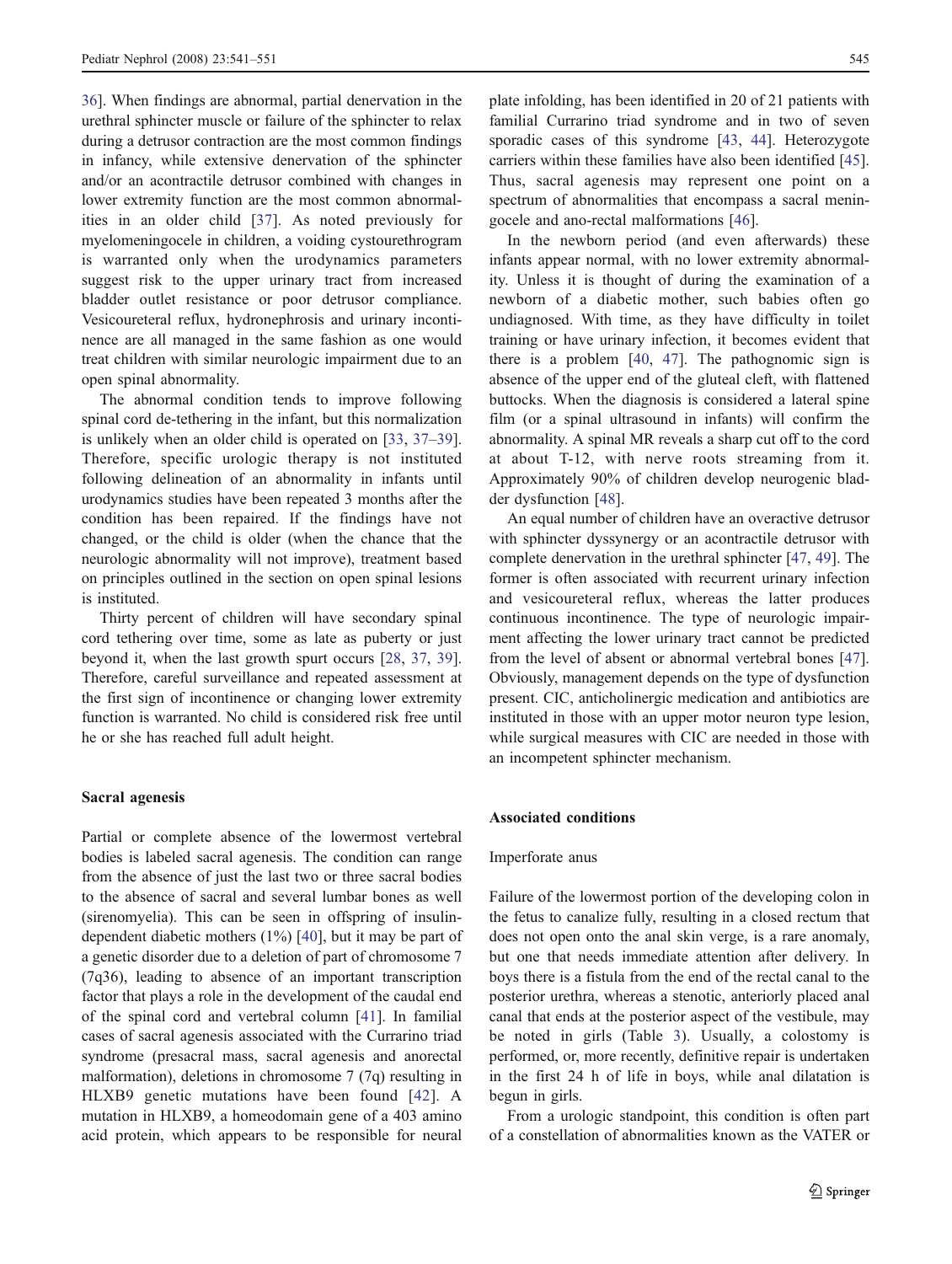| Female                        | Male                                   |
|-------------------------------|----------------------------------------|
| High                          | High                                   |
| Anorectal agenesis            | Anorectal agenesis                     |
| With rectovaginal fistula     | With rectourethral (prostatic) fistula |
| Without fistula               | Without fistula                        |
| Rectal atresia                | Rectal atresia                         |
| Intermediate                  | Intermediate                           |
| Rectovestibular fistula       | Rectovestibular urethral fistula       |
| Rectovaginal fistula          |                                        |
| Anal agenesis without fistula | Anal agenesis without fistula          |
| Low                           | Low                                    |
| Anovestibular fistula         | Anocutaneous fistula                   |
| Anocutaneous fistula          | Anal stenosis                          |
| Anal stenosis                 | Rare malformation                      |
| Cloacal malformation          |                                        |
| Rare malformation             |                                        |

<span id="page-5-0"></span>Table 3 Wingspread classification of anorectal malformations

VACTERL association (the mnemonic denotes all affected organs: V vertebral; A anal; C cardiac; TE tracheoesophageal fistula; R renal; L limb). Unilateral renal agenesis, vesicoureteral reflux and spinal cord tethering are the most common abnormalities affecting the urinary tract [\[50](#page-9-0)]. Urinary, and fecal, incontinence issues that become prominent as the child matures, due to progressive denervation of the lowermost nerves modulating bladder and urethral and anal muscle function, are likely clinical scenarios. This is most commonly seen in children where the rectum has ended above the levator ani muscle (50%), but it is also seen when the rectum ends below that pelvic floor muscle (18%) [\[51](#page-9-0)]. A spinal vertebral bony image is not a reliable sign that spinal cord abnormality is present [\[52](#page-9-0)]. A spinal ultrasound in newborns, and MRI of the spine in older children, are a mandatory part of the investigation in these children. An upper motor neuron lesion with detrusor overactivity and/or detrusor sphincter dyssynergy are most likely to develop, but an acontractile detrusor and sphincter denervation are also seen as a result of spinal cord tethering [\[49](#page-9-0), [53\]](#page-9-0). It has been shown that the earlier neurosurgical intervention is undertaken, the better the individual's chances of having normal sacral spinal cord and lower urinary tract function [[54\]](#page-9-0). Therefore, early detection of this condition is necessary to improve the child's chance of maintaining healthy kidneys and becoming continent.

## Central nervous system disorders

#### Cerebral palsy

This condition results from a non-progressive injury to the brain, occurring in the perinatal period, that produces a neuromuscular disability or a specific symptom complex of cerebral dysfunction [\[55](#page-9-0)]. It is caused by perinatal infection or a period of anoxia (or hypoxia) affecting the tissues of the central nervous system [[56\]](#page-9-0) (Table 4). It appears in babies who are less than 2 kg at birth, have had intraventricular hemorrhage, experienced a neonatal seizure or received mechanical ventilation for a prolonged period of time in the postnatal period [[57\]](#page-9-0). The incidence of cerebral palsy is increasing, as more severely premature infants are surviving and going home.

Affected children have delayed gross motor development, abnormal fine motor performance, altered muscle tone, abnormal stress gait, tight heel cords and exaggerated deep tendon reflexes [[58\]](#page-9-0). These findings can vary substantially, from being quite obvious to very subtle, unless a careful neurologic examination is performed. These abnormalities may not be manifest in the early postnatal period, but become evident over time, because myelination of axons and maturation of neurons in the basal ganglia are required before spasticity, dystonia, and athetosis become apparent. Some less affected children have even milder forms of the disease, with only learning disabilities, attention deficit, or attention deficit hyperactivity disorders being seen.

Most children with cerebral palsy develop total urinary control, albeit at an age later than most unaffected children. Incontinence is a feature in some (24% of surveyed families in one study) [[59\]](#page-9-0), but the exact incidence has never been truly determined. The presence of incontinence is often related to the extent of the physical impairment, primarily because the handicap prevents the child from reaching the bathroom on time, causing an episode of wetting [[60\]](#page-10-0). Urinary infection and vesicoureteral reflux are not features of this disease, and the kidneys are invariably normal on ultrasonic imaging.

An upper motor neuron type of bladder dysfunction with detrusor overactivity (80%), but not necessarily with

Table 4 Perinatal risk factors in cerebral palsy. Adapted from [[61](#page-10-0)], used with permission. UMN upper motor neuron lesion, LMN lower motor neuron lesion

| Factor                            | UMN<br>(no. of patients) | LMN<br>(no. of patients) |
|-----------------------------------|--------------------------|--------------------------|
| Prematurity                       | 10                       |                          |
| Respiratory distress/arrest/apnea | 9                        | 2                        |
| Neonatal seizures                 | 5                        |                          |
| Infection                         | 5                        |                          |
| Traumatic birth                   | 5                        |                          |
| Congenital hydrocephalus          | 3                        |                          |
| Placenta previa/abruption         | 2                        | 2                        |
| Hypoglycemia seizures             | 2                        |                          |
| Intracranial hemorrhage           | 2                        |                          |
| Cyanosis at birth                 |                          |                          |
| No specific factor noted          | 15                       |                          |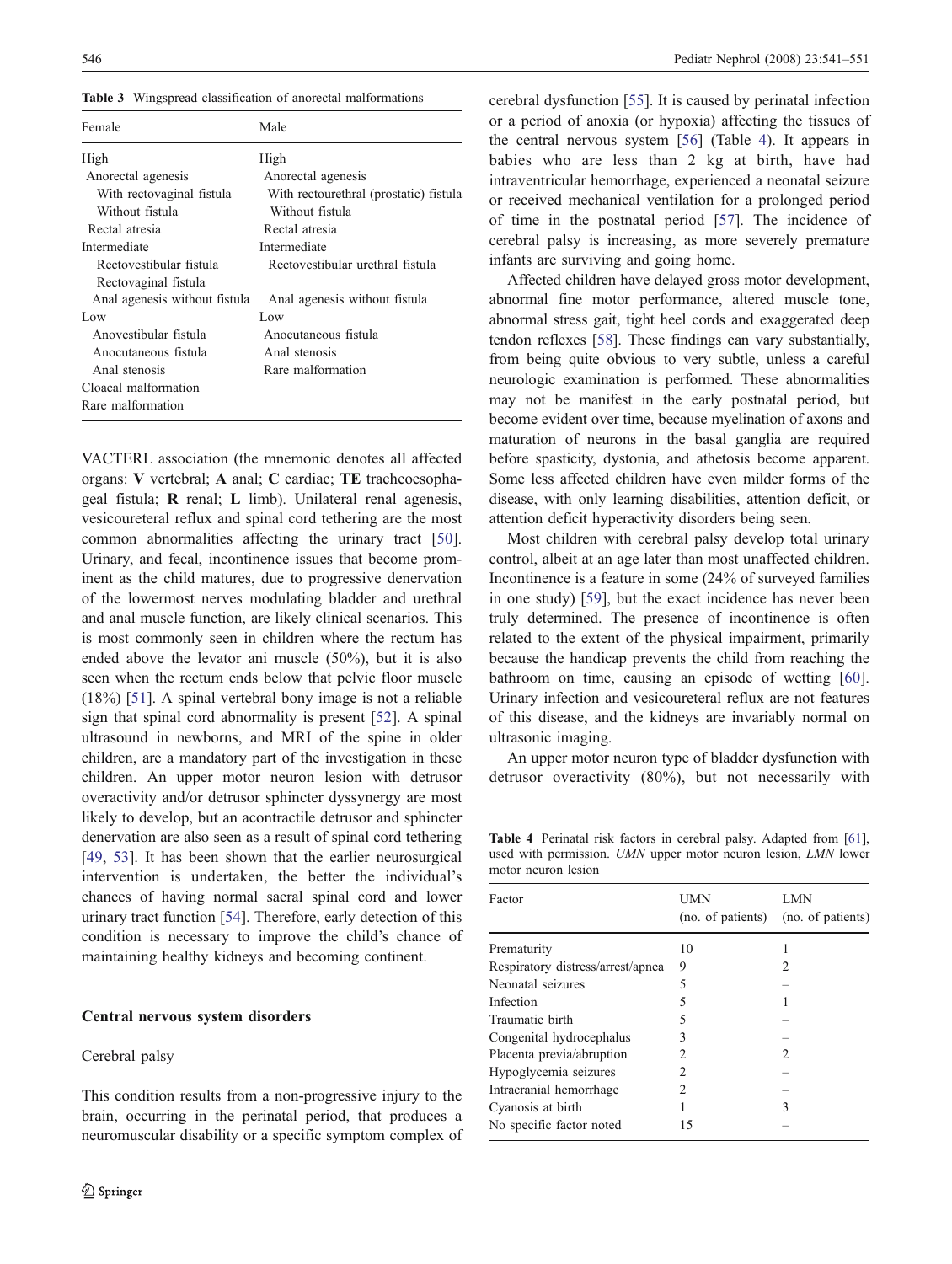detrusor sphincter dyssynergy (5%), is invariably present, but lower motor neuron injury with sphincter denervation due to spinal cord involvement can be seen as well (11%) [\[61](#page-10-0)] (Tables 5 and 6). Volitional control over sphincter function is present, and affected children have some ability to prevent leaking from an overactive detrusor by tightening the muscle for a variable period of time. Children with milder forms of dysfunction, with just learning disabilities without spasticity, have an overactive detrusor leading to either urgency (with or without incontinence) and nocturia, or day and night wetting. Therefore, modulating the overactivity with anticholinergic medication is the treatment of choice. However, this must be done judiciously, with careful monitoring of residual urine to prevent the development of retention.

# Trauma

## Traumatic injuries to the spine

Fortunately, spinal cord injuries in children are rare (2.6 per million) [[62](#page-10-0)]. The incidence tends to increase geometrically with age [\[63\]](#page-10-0). When an injury does occur, it is more likely to happen in a boy than in a girl, and it is usually the result of a motor vehicle or bicycle accident (24–52%), a fall from a high place, a gunshot wound, or a diving or sports incident. Injuries may also occur iatrogenically after surgery to correct scoliosis, kyphosis or other intraspinal processes, congenital aortic anomalies, or patent ductus arteriosus operations [[62,](#page-10-0) [64](#page-10-0)–[67](#page-10-0)]. Newborns are particularly prone to a hyperextension injury during high forceps delivery [\[68\]](#page-10-0).

Spinal cord injuries in children are intrinsically different from those in adults, owing to a variety of factors, including the mechanism of injury and the difference in configuration of the cord in children compared with that in adults. In addition, the horizontal versus vertical orientation of the facet joints in vertebral bodies that predisposes to anteroposterior subluxation in children, the delayed supportive effect of the paraspinous musculature and ligaments, and the relative heaviness of the head, which causes a fulcrum of maximal flexion of the upper cervical region in infants and young children, all contribute to a high degree of hypermobility that places the child's spinal cord at risk for ischemic necrosis [\[65](#page-10-0)].

Table 5 Lower urinary tract function in cerebral palsy

| Type                                      | Number |
|-------------------------------------------|--------|
| Upper motor neuron lesion                 | 49     |
| Mixed upper $+$ lower motor neuron lesion |        |
| Incomplete lower motor neuron lesion      |        |
| No urodynamic lesion                      |        |

Table 6 Urodynamics findings in cerebral palsy (some patients had more than one finding)

| Type of Lesion                                        | No. of Patients             |
|-------------------------------------------------------|-----------------------------|
| Upper motor neuron (detrusor or sphincter)            |                             |
| Detrusor overactivity                                 | 35                          |
| Detrusor sphincter dyssynergy                         | 7                           |
| Overactive sacral reflexes                            | 6                           |
| No voluntary control                                  | 3                           |
| Smaller than expected bladder capacity                | 2                           |
| Poorly compliant                                      | $\mathcal{D}_{\mathcal{L}}$ |
| Lower motor neuron (abnormal motor unit potentials)   |                             |
| Excessive polyphagia of sphincter                     | 5                           |
| $\uparrow$ Amplitude + $\uparrow$ duration potentials |                             |

The lower urinary tract dysfunction that ensues is not likely to be an isolated event but is usually associated with loss of sensation and paralysis of the lower limbs. Radiologic investigation of the spine may not reveal any bony abnormality, although momentary subluxation of osseous structures resulting from the elasticity of the vertebral ligaments can result in a neurologic injury. This condition has been seen only in children (usually younger than 8 years old) and has been labeled SCIWORA (spinal cord injury without radiologic abnormality) [[69\]](#page-10-0). Overall, SCIWORA can account for up to 38% of spinal cord injuries in children [\[70](#page-10-0)]. Often, what appears to be a permanent lesion initially turns out to be a transient phenomenon with time. Although sensation and motor function of the lower extremities may be restored relatively quickly, the dysfunction involving the bladder and rectum may persist considerably longer.

During the acute phase of the injury, the bladder is often acontractile and the urethral sphincter nonreactive, although normal-appearing bioelectric potentials can be recorded on sphincter EMG (spinal shock). Over a variable but unpredictable period of time, detrusor contractility and sphincter reactivity return as spinal cord edema subsides. With this return of function, an overactive detrusor and bladder-sphincter dyssynergy may develop if the lateral reticulospinal cord pathways to and from the brainstem have been disrupted. When the lesion affects the cauda equina, there is probably little to no return of bladder or sphincter function. Sacral sensation and peripheral reflexes are not good indicators of ultimate lower urinary tract function [\[71](#page-10-0)]. Over time, the predominant urodynamic pattern in patients with a thoracic-level lesion is an overactive detrusor with sphincter dyssynergy, high voiding pressures, eventual hydronephrosis and vesicoureteral reflux. Patients with an upper thoracic or cervical lesion are likely to exhibit autonomic dysreflexia with a spontaneous discharge of  $\alpha$ 1 stimulants during bladder filling and with contractions of the detrusor that require careful monitoring of their blood pressure during any investigational studies of the lower urinary tract [[72,](#page-10-0) [73\]](#page-10-0).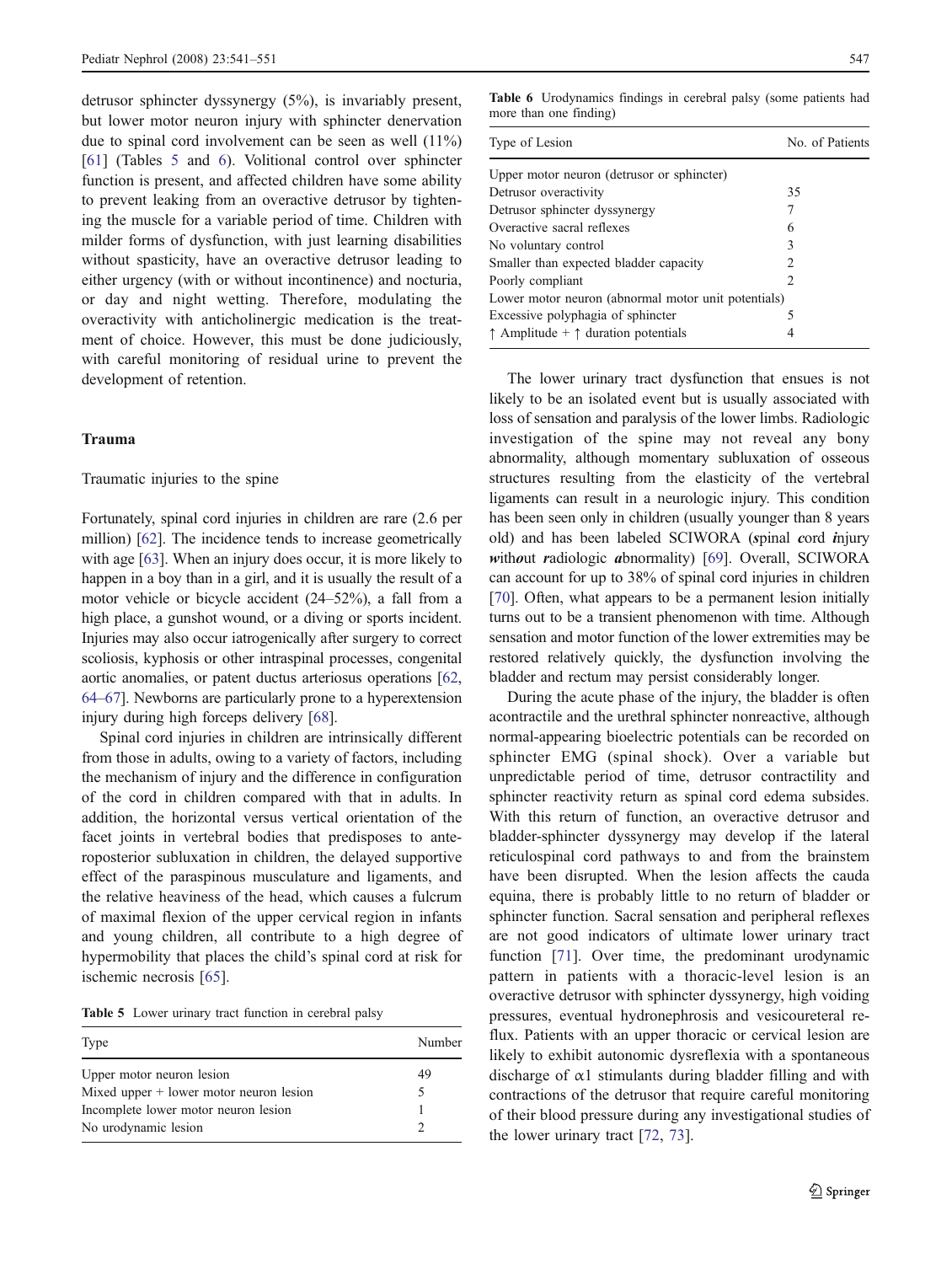Foley catheter draining in the immediate post-injury phase is needed, but CIC should be begun as soon as feasible after that time [[74](#page-10-0)–[76\]](#page-10-0). When a child starts volitional voiding, CIC can be tapered and stopped as residual urines are measured and found to be insignificant (less that 5 ml). Urodynamics studies should be undertaken no earlier than 6 weeks after the injury, to allow for the manifestation of the extent of the neurologic injury [\[77](#page-10-0)]. Periodic reassessment of bladder and sphincter function is appropriate up to 2 years after the injury, due to the potential for change during that time. Renal ultrasonography should be part of the assessment, but voiding cystography is only needed when there are signs of potential risk (i.e. sphincter dyssynergy or poor detrusor compliance). Low detrusor filling and voiding pressures with complete emptying are the goal [\[78](#page-10-0)]. When this is not present during testing, starting or continuing CIC and adding anticholinergic medication is paramount to insuring the long-term health of the lower and upper urinary tract [[79\]](#page-10-0).

# **Conclusions**

Neurogenic bladder dysfunction in children takes in a very wide spectrum of conditions that include congenitally acquired conditions that may even be preventable today, conditions that are associated with specific anatomic abnormalities, and acquired conditions that may occur perinatally or from accidents or sports or motor vehicle related injuries. Despite the etiology, the guiding principles for management are similar; insuring and maintaining an adequate sized, normally compliant, reservoir that evacuates urine completely, at a relatively low pressure, is the key to maintaining a healthy environment for the kidneys. A plethora of methods has come into existence, especially since the advent of clean intermittent catheterization and the advancement of pharmacologic understanding and manipulation. Future prospects look bright for affected children, with the overall health of the individual the most paramount goal to be achieved.

## **Questions**

Answers appear following the reference list.

- 1. Which vitamin plays a major role in the prevention of neural tube defects?
	- a. Niacin
	- b. Riboflavin
	- c. Folic acid
	- d. B12
	- e. Carotene
- 2. What percent of newborns with a myelomeningocele have a normal upper urinary appearance on ultrasound within the first month of life?
	- a.  $45%$
	- b. 60%
	- c. 75%
	- d. 90%
	- e. 98%
- 3. Credé voiding is best avoided in which of the following conditions?
	- a. The presence of vesicoureteral reflux with a severely denervated urethral sphincter
	- b. The presence of vesicoureteral reflux with a fully innervated urethral sphincter
	- c. A poorly compliant bladder with a low leak point pressure
	- d. An overactive detrusor with a low leak point pressure
	- e. A compliant bladder with a low leak point pressure
- 4. When considering an antireflux operation in a child with a myelomeningocele, treating which urodynamics parameter beforehand is thought to be most important for achieving a successful result?
	- a. Poor compliance
	- b. Presence of detrusor overactivity
	- c. Both conditions noted above
	- d. Neither condition noted above
	- e. A high leak point pressure
- 5. All of the following may be an outward physical sign of an occult spinal dysraphism except
	- a. A subcutaneous mass overlying the thoracic spine
	- b. An asymmetric gluteal cleft
	- c. A draining pilonidal dimple
	- d. One leg slightly longer than the other
	- e. Spinal scoliosis
- 6. The conus medullaris normally resides opposite which vertebral body at puberty?
	- a. Thoracic 11 level
	- b. Thoracic 12 level
	- c. Lumbar 1 level
	- d. Lumbar 2 level
	- e. Lumbar 3 level
- 7. Which of the following maternal factors may be responsible for sacral agenesis in a newborn child?
	- a. Exposure to progestational agents early in the pregnancy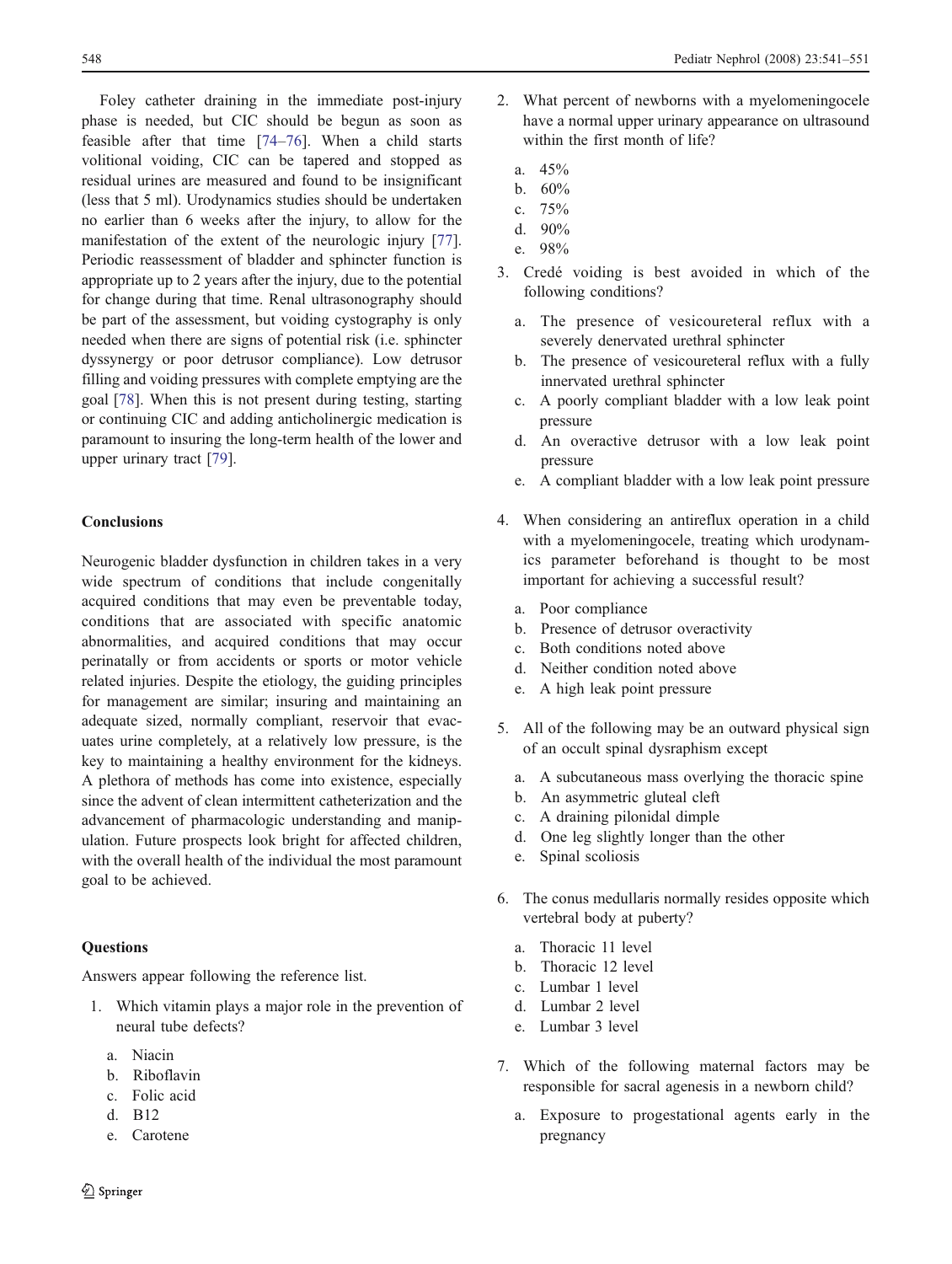- <span id="page-8-0"></span>b. Insulin-dependent diabetes early in the early gestational period
- c. Insulin dependency later in the pregnancy
- d. Exposure to progestational agents later in the pregnancy
- e. None of the above
- 8. Which of the following statements is most true about sacral agenesis?
	- a. Motor function in the lower extremities and sacral area are normal
	- b. Motor function in the lower extremities and sacral area are impaired
	- c. The abnormality can be diagnosed in the newborn period due to an abnormal gluteal cleft
	- d. Sensation in the lower extremities and sacral area are normal
	- e. Sensation in the lower extremities and sacral area are impaired
- 9. Most children with cerebral palsy have what type of lower urinary tract function on urodynamics testing?
	- a. A hyperactive bladder with denervation in the external urethral sphincter
	- b. A hyperactive bladder with bladder sphincter dyssynergy during voiding
	- c. An underactive bladder with denervation in the external urethral sphincter
	- d. An underactive bladder with a normally innervated external urethral sphincter
	- e. A normally reflexic bladder with bladder sphincter synergy during voiding
- 10. The most common cause of a traumatic spinal cord injury in babies is
	- a. A motor vehicle accident involving a child who is not wearing a seat belt
	- b. An inadvertent fall from a high place
	- c. A hyperextension injury to the cervical spine during delivery
	- d. Spinal column surgery to correct either an intraspinal process or scoliosis
	- e. A sports related injury

## References

- 1. Palomaki GE, Williams JR, Haddow JE (1999) Prenatal screening for open neural-tube defects in Maine. N Engl J Med 340:1049– 1050
- 2. Centers for Disease Control and Prevention (2004) Spina bifida and anencephaly before and after folic acid mandate—United

States, 1995–1996 and 1999–2000. MMWR Morb Mortal Wkly Rep 53:362–365

- 3. Williams LJ, Rasmussen SA, Flores A, Kirby RS, Edmonds LD (2005) Decline in the prevalence of spina bifida and anencephaly by race/ethnicity: 1995–2002. Pediatrics 116:580–586
- 4. Rothenberg SP, da Costa MP, Sequeira JM, Cracco J, Roberts JL, Weedon J, Quadros EV (2004) Autoantibodies against folate receptors in women with a pregnancy complicated by a neuraltube defect. N Engl J Med 350:134
- 5. Neveus T, von Gontard A, Hoebeke P, Hjalmas K, Bauer S, Bower W, Jorgensen TM, Rittig S, Vande Walle J, Yeung CK, Djurhuus JC (2006) The standardization of terminology of lower urinary tract function in children and adolescents: report from the standardization committee of the International Children's Continence Society. J Urol 176:314–324
- 6. Bauer SB, Labib KB, Dieppa RA, Retik AB (1977) Urodynamic evaluation in a boy with myelodysplasia and incontinence. Urology 10:354–362
- 7. Gierup J, Ericsson NO (1970) Micturition studies in infants and children: intravesical pressure, urinary flow and urethral resistance in boys with intravesical obstruction. Scand J Urol Nephrol 4:217–230
- 8. Blaivas JG, Labib KB, Bauer SB, Retik AB (1977) Changing concepts in the urodynamic evaluation of children. J Urol 117:778–781
- 9. Bauer SB (2003) Urodynamics in Myelodysplasia. Bladder and Bowel Dysfunction in Myelodysplasia Symposium, 3 April 2003, Aachen, Germany
- 10. McGuire EJ, Wang CC, Usitalo H, Savastano J (1986) Modified pubovaginal sling in girls with myelodysplasia. J Urol 135:94–96
- 11. Bauer SB, Hallet M, Khoshbin S, Lebowitz RL, Winston KR, Gibson S, Colodny AH, Retik AB (1984) The predictive value of urodynamic evaluation in the newborn with myelodysplasia. JAMA 152:650–652
- 12. Sidi AA, Dykstra DD, Gonzalez R (1986) The value of urodynamic testing in the management of neonates with myelodysplasia: a prospective study. J Urol 135:90–93
- 13. Perez LM, Khoury J, Webster GD (1992) The value of urodynamic studies in infants less than one year old with congenital spinal dysraphism. J Urol 148:584–587
- 14. Bauer SB (1984) Vesico-ureteral reflux in children with neurogenic bladder dysfunction. In: Johnston JH (ed) International perspectives in urology, vol 10. Williams & Wilkins, Baltimore, pp 159–177
- 15. Seki N, Akazawa K, Senoh K, Kubo S, Tsunoda T, Kimoto Y, Naito S (1999) An analysis of risk factors for upper urinary tract deterioration in patients with myelodysplasia. Br J Urol 84:679–682
- 16. Hopps CV, Kropp KA (2003) Preservation of renal function in children with myelomeningocele managed with basic newborn evaluation and close followup. J Urol 169:305–308
- 17. Teichman JMH, Scherz HC, Kim KD, Cho DH, Packer MG, Kaplan GW (1994) An alternative approach to myelodysplasia management: aggressive observation and prompt intervention. J Urol 152:807–811
- 18. Geranoitis E, Koff SA, Enrile B (1988) Prophylactic use of clean intermittent catheterization in treatment of infants and young children with myelomeningocele and neurogenic bladder dysfunction. J Urol 139:85–86
- 19. Edelstein RA, Bauer SB, Kelly MD, Darbey MM, Peters CA, Atala A, Mandell J, Colodny AH, Retik AB (1995) The long-term urologic response of neonates with myelodysplasia treated proactively with intermittent catheterization and anticholinergic therapy. J Urol 154:1500–1504
- 20. Wu H-Y, Baskin LS, Kogan BA (1997) Neurogenic bladder dysfunction due to myelomeningocele: Neonatal versus childhood treatment. J Urol 157:2295–2297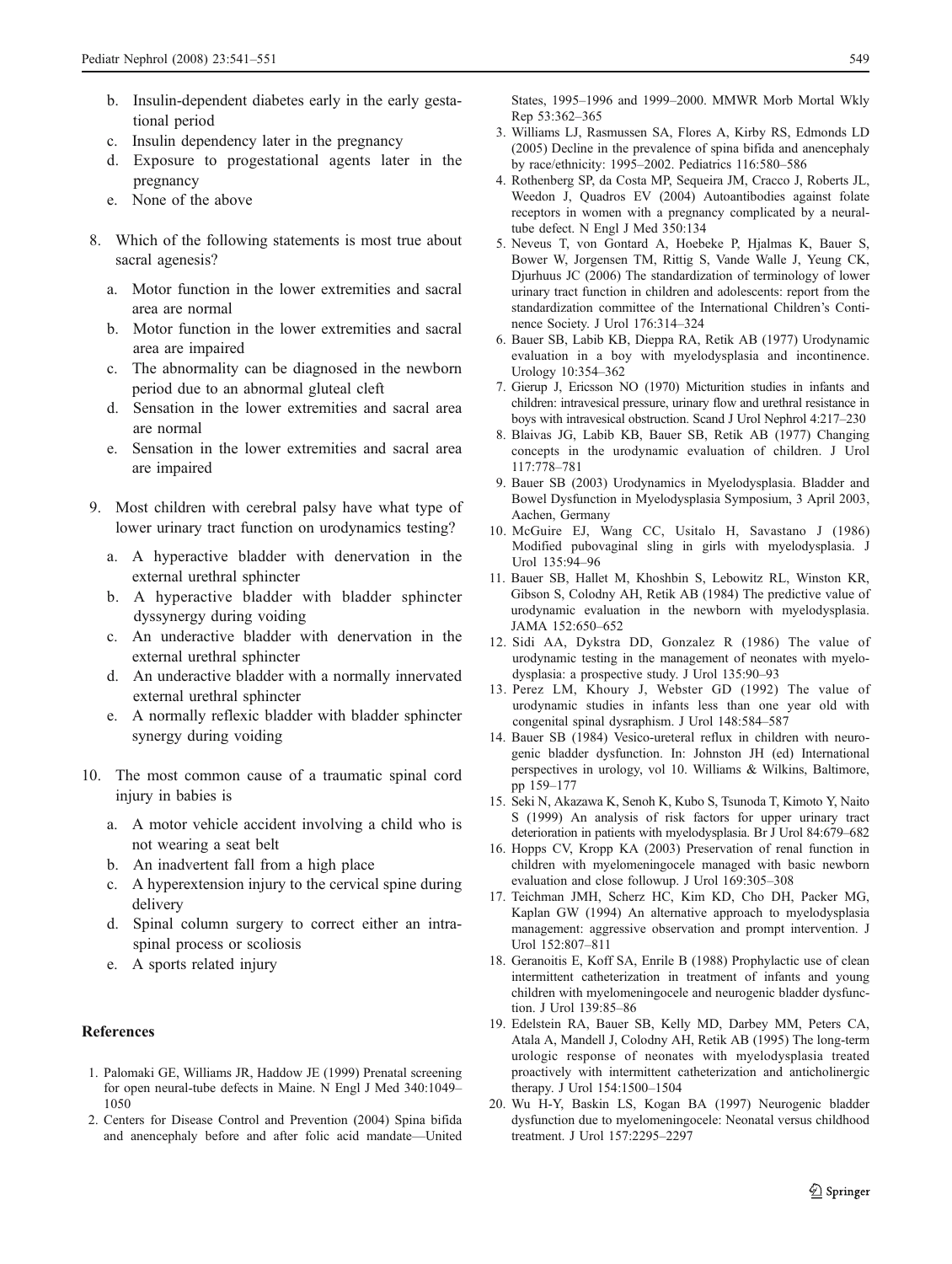- <span id="page-9-0"></span>21. Joseph DB, Bauer SB, Colodny AH, Mandell J, Retik AB (1989) Clean intermittent catheterization in infants with neurogenic bladder. Pediatrics 84:78–82
- 22. Kaefer M, Pabby A, Kelly M, Darbey M, Bauer SB (1999) Improved bladder function after prophylactic treatment of the high risk neurogenic bladder in newborns with myelomeningocele. J Urol 162:1068–1071
- 23. Cohen RA, Rushton HG, Belman AB, Kass EJ, Majd M, Shaer C (1990) Renal scarring and vesicoureteral reflux in children with myelodysplasia. J Urol 144:541–544
- 24. Schlager TA, Clark M, Anderson S (2001) Effect of a single-use sterile catheter for each void on the frequency of bacteriuria in children with neurogenic bladder on intermittent catheterization for bladder emptying. Pediatrics 108:E71
- 25. Agarwal SK, McLorie GA, Grewal D, Joyner BD, Bägli DJ, Khoury AE (1997) Urodynamic correlates of resolution of reflux meningomyelocele patients. J Urol 158:580–582
- 26. Metcalfe PD, Rink RC (2007) Bladder augmentation: complications in the pediatric population. Curr Urol Rep 8:152–156
- 27. Bruce DA, Schut L (1979) Spinal lipomas in infancy and childhood. Brain 5:192–203
- 28. Pierre-Kahn A, Zerah M, Renier D, Cinalli G, Sainte-Rose C, Lellouch-Tubiana A, Brunelle F, Le Merrer M, Giudicelli Y, Pichon J, Kleinknecht B, Nataf F (1997) Congenital lumbosacral lipomas. Childs Nerv Syst 13:298–334
- 29. Mandell J, Bauer SB, Hallett M, Khoshbin S, Dyro FM, Colodny AH, Retik AB (1980) Occult spinal dysraphism: a rare but detectable cause of voiding dysfunction. Urol Clin North Am 7:349–356
- 30. Koyanagi I, Iwasaki Y, Hida K, Abe H, Isu T, Akino M (1987) Surgical treatment supposed natural history of the tethered cord with occult spinal dysraphism. Childs Nerv Syst 13:268–274
- 31. Sarica K, Erbagci A, Yagci F, Yurtseven C (2003) Multidisciplinary evaluation of occult spinal dysraphism in 47 children. Scand J Urol Nephrol 37:329–334
- 32. Satar N, Bauer SB, Shefner J, Kelly MD, Darbey MM (1995) The effects of delayed diagnosis and treatment in patients with an occult spinal dysraphism. J Urol 154:754–758
- 33. Keating MA, Rink RC, Bauer SB, Krarup C, Dyro FM, Winston KR, Shillito J, Fischer EG, Retik AB (1988) Neuro-urologic implications of changing approach in management of occult spinal lesions. J Urol 140:1299–1301
- 34. Yamada S, Won DJ, Yamada SM (2004) Pathophysiology of tethered cord syndrome: correlation with symptomatology. Neurosurg Focus 16:E6
- 35. Henderson FC, Geddes JF, Vaccaro AR, Woodard Eric, Berry KJ, Benzel EC (2005) Stretch-associated injury in cervical spondylotic myelopathy. Neurosurgery 56:1101–1103
- 36. Nogueira M, Greenfield SP, Wan J, Wan J, Santana A, Li V (2004) Tethered cord in children: a clinical classification with urodynamic correlation. J Urol 172:1677–1680
- 37. Satar N, Bauer SB, Scott RM, Shefner J, Kelly M, Darbey M (1997) Late effects of early surgery on lipoma and lipomeningocele in children less than two years old. J Urol 157:1434–1437
- 38. Cornette L, Verpoorten C, Lagae L, Van Calenbergh F, Plets C, Vereecken R, Casaer P (1998) Tethered spinal cord in occult spinal dysraphism: timing and outcome of surgical release. Neurology 50:1761–1765
- 39. Proctor M, Bauer SB, Scott MR (2000) The effect of surgery for the split spinal cord malformation on neurologic and urologic function. Pediatr Neurosurg 32:13–19
- 40. Wilmshurst JM, Kelly R, Borzyskowski M (1999) Presentation and outcome of sacral agenesis: 20 years' experience. Dev Med Child Neurol 41:806–812
- 41. Papapetrou C, Drummond F, Reardon W, Winter R, Spitz L, Edwards YH (1999) A genetic study of the human T gene and its

exclusion as a major candidate gene for sacral agenesis with anorectal atresia. J Med Genet 36:208–213

- 42. Ross AJ, Ruiz-Perez V, Wang Y, Hagan DM, Scherer S, Lynch SA, Lindsay S, Custard E, Belloni E, Wilson DI, Wadey R, Goodman F, Orstavik KH, Monclair T, Robson S, Reardon W, Burn J, Scambler P, Strachan T (1998) A homeobox gene, HLXB9, is the major locus for dominantly inherited sacral agenesis. Nat Genet 20:358–361
- 43. Kochling J, Karbasiyan M, Reis A (2001) Spectrum of mutations and genotype-phenotype analysis in Currarino syndrome. Eur J Hum Genet 9:599–605
- 44. Hagan DM, Ross AJ, Strachan T, Lynch SA, Ruiz-Perez V, Wang YM, Scambler P, Custard E, Reardon W, Hassan S, Nixon P, Papapetrou C, Winter RM, Edwards Y, Morrison K, Barrow M, Cordier-Alex MP, Correia P, Galvin-Parton PA, Gaskill S, Gaskin KJ, Garcia-Minaur S, Gereige R, Hayward R, Homfray T (2000) Mutation analysis and embryonic expression of the HLXB9 Currarino syndrome gene. Am J Hum Genet 66:1504–1514
- 45. Lynch SA, Wang Y, Strachan T, Burn J, Lindsay S (2000) Autosomal dominant sacral agenesis: Currarino syndrome. J Med Genet 37:561–566
- 46. Bernbeck B, Schurfeld-Furstenberg K, Ketteler K, Kemperdick H, Schroten H (2004) Unilateral pulmonary atresia with total sacral agenesis and other congenital defects. Clin Dysmorphol 13:47–48
- 47. Guzman L, Bauer SB, Hallet M, Khoshbin S, Colodny AH, Retik AB (1983) The evaluation and management of children with sacral agenesis. Urology 23:506–510
- 48. De Biasio P, Ginocchio G, Aicardi G, Ravera G, Venturini PL, Vignolo M (2003) Ossification timing of sacral vertebrae by ultrasound in the mid-second trimester of pregnancy. Prenat Diagn 23:1056–1059
- 49. Boemers TM, Van Gool JD, deJong TP, Bax KM (1994) Urodynamic evaluation of children with caudal regression syndrome (caudal dysplasia sequence). J Urol 151:1038–1040
- 50. Parrott TS (1985) Urologic implications of anorectal malformations. Urol Clin North Am 12:13–21
- 51. Shaul DB, Harrison EA (1997) Classification of anorectal malformation: initial approach, diagnostic test, and colostomy. Semin Pediatr Surg 6:187–195
- 52. Rivosecchi M, Lucchetti MC, Zaccara A, De Gennaro M, Fariello G (1995) Spinal dysraphism detected by magnetic resonance imaging in patients with anorectal anomalies: incidence and clinical significance. J Pediatr Surg 30:488–490
- 53. Taskinen S, Valanne L, Rintala R (2002) Effect of spinal cord abnormalities on the function of the lower urinary tract in patients with anorectal abnormalities. J Urol 168:1147–1149
- 54. Estrada CR, Dokucu A, Borer JG, Khoshbin S, Brisco C, Bauer SB (2006) Early spinal cord untethering and ano-rectal malformation reconstruction does not adversely affect lower urinary tract function. Abstract presentation, Section on Urology, American Academy of Pediatrics, Atlanta, GA, October 9
- 55. Kuban KC, Leviton A (1994) Cerebral palsy. N Engl J Med 330:188–195
- 56. Nelson KB, Ellenberg JH (1986) Antecedents of cerebral palsy. N Engl J Med 315:81
- 57. Kim JN, Namburg R, Chang W, Oh CH, Shin JC, Park ES, Park CI, Park MS, Park KI, Lee C, Han DG (1999) Prospective evaluation of perinatal risk factors for cerebral palsy and delayed development in high risk infants. Yonsei Med J 40:363–370
- 58. Kyllerman M, Bager B, Bensch J, Bille B, Olow I, Voss H (1982) Dyskinetic cerebral palsy: I. Clinical categories, associated neurological abnormalities and incidences. Acta Paediatr Scand 71:543–550
- 59. Roijen LE, Postema K, Limbeek VJ, Kuppevelt VH (2001) Development of bladder control in children and adolescents with cerebral palsy. Dev Med Child Neurol 43:103–107